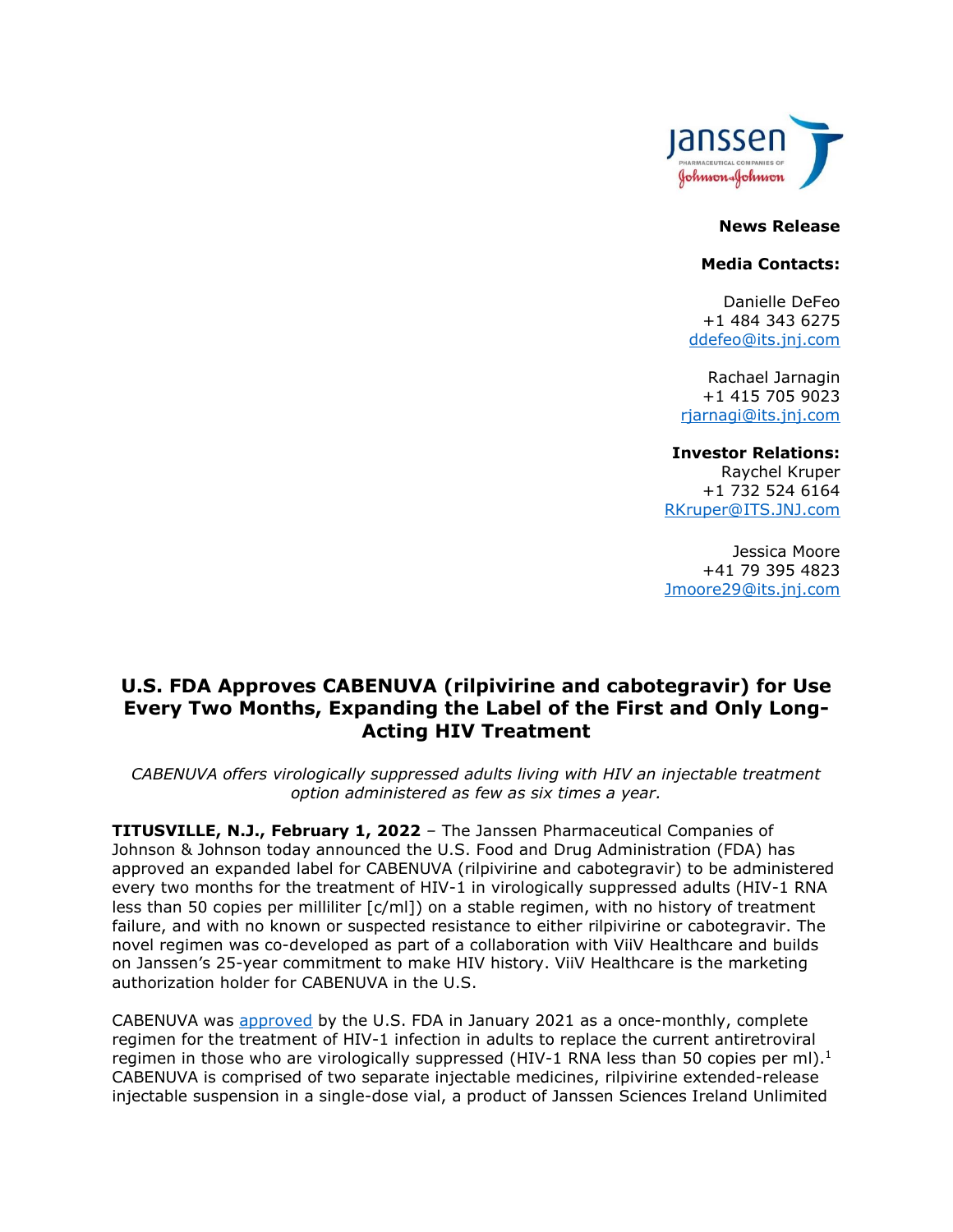Company, and ViiV Healthcare's cabotegravir extended-release injectable suspension in a single dose vial. Prior to initiating treatment of CABENUVA, oral dosing of rilpivirine and cabotegravir should be administered for approximately one month to assess the tolerability of each therapy. The U.S. FDA Approval allows CABENUVA to be dosed monthly or every two months.

"The expanded label approval for CABENUVA—to be administered every two months—marks an important step forward in advancing the treatment landscape for people living with HIV," said Candice Long, President, Infectious Diseases & Vaccines, Janssen Therapeutics, a Division of Janssen Products, LP. "With this milestone, adults living with HIV have a treatment option that further reduces the frequency of medication."

### **[Click to Tweet:](https://ctt.ac/Lz21u) #BREAKING: The @US\_FDA has approved a new dosing option for people living with #HIV. Learn more about this exciting milestone in the HIV treatment landscape: <http://bit.ly/38rPgFi>**

"An important goal for us in HIV is alleviating the need for daily medication, which can serve as a constant reminder for people living with the condition," said James Merson, Ph.D., Global Therapeutic Area Head, Infectious Diseases, Janssen Research & Development, LLC. "With this new treatment option that reduces CABENUVA dosing frequency to just six times per year, we are revolutionizing HIV therapy for people living with HIV in the U.S."

The U.S. FDA approval of long-acting rilpivirine and cabotegravir for use every two months is based on the global ATLAS-2M phase 3b trial results, which demonstrated that every-twomonth dosing was non-inferior to once-monthly dosing.<sup>2</sup> Non-inferiority was determined by comparing the proportion of participants with plasma HIV-1 RNA  $\geq$  50 c/ml using the U.S. FDA Snapshot algorithm at Week 48 (Intent-to-Treat Exposed population), which showed that the every-two-month arm  $(9/522 [1.7%)$  and once-monthly arm  $(5/523 [1.0%)$  were similarly effective (adjusted difference: 0.8%, 95% confidence interval [CI]: -0.6%, 2.2%). The study also found that rates of virologic suppression, a key secondary endpoint, were similar for every-two-month dosing (492/522 [94.3%]) and once-monthly dosing (489/523 [93.5%]) (adjusted difference: 0.8%, 95% CI: -2.1%, 3.7%). The most common adverse reactions (Grades 1 to 4) observed in  $\geq$ 2% of participants receiving long-acting rilpivirine and cabotegravir were injection site reactions, pyrexia, fatigue, headache, musculoskeletal pain, nausea, sleep disorders, dizziness, and rash. In ATLAS-2M, the type and frequency of adverse reactions reported in participants receiving long-acting rilpivirine and cabotegravir once monthly or every two months for 48 weeks were similar. In the every-two-month arm, rates of serious adverse events (SAEs: 27/522[5.2%]) and withdrawals due to adverse events (AEs: 12/522 [2.3%]) were low and similar to those experienced in the oncemonthly arm (SAEs: 19/523 [3.6%], withdrawals due to AEs 13/523 [2.5%]).<sup>2</sup>

"Every clinician wants to be able to provide a patient with a treatment that is right for them, and there are a number of factors that go into that decision," said Tony Mills, MD\*, CEO of Men's Health Foundation in Los Angeles, CA. "With this approval, there is an important added option for physicians to address patient's preferences for less frequent dosing."

The once-monthly version of rilpivirine and cabotegravir injectable treatment has also been approved by the European Commission, Health Canada, the Australia Therapeutic Goods Administration, and the Swiss Agency for Therapeutic Products. The every-two-months version has also been approved by the European Commission, Health Canada, and the Swiss Agency for Therapeutic Products. Regulatory reviews continue with additional submissions planned throughout 2022.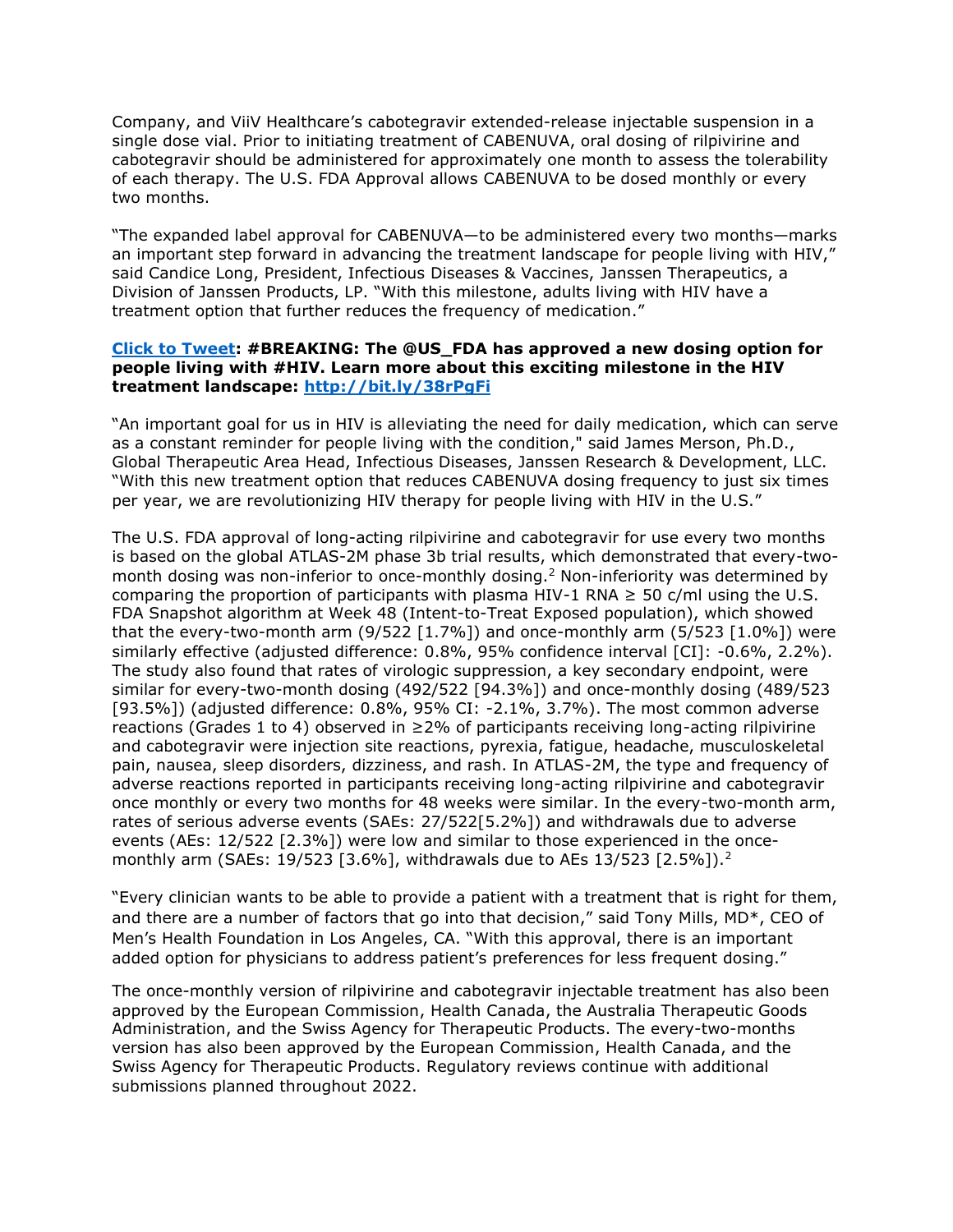*\*Tony Mills, MD, has received research support from Janssen and has served as a paid consultant to the company. He has not been compensated for any media work.*

### **About ATLAS-2M (NCT03299049)**

The ATLAS-2M Phase 3b trial is an ongoing, randomized, open-label, active-controlled, multicenter, parallel-group trial designed to assess the non-inferior antiviral activity and safety of long-acting rilpivirine and cabotegravir administered every eight weeks (every two months, 3ml dose of each medicine) compared to every four weeks (once monthly, 2ml dose of each medicine) over a 48-week treatment period in 1,045 adults living with HIV-1.<sup>2</sup> Subjects were required to be virologically suppressed for six months or greater, on a first or second antiretroviral regimen, with no prior virologic failure. The primary outcome measure for the trial is the proportion of participants with HIV-1 RNA  $\geq$ 50 c/ml at Week 48 using the U.S. FDA Snapshot algorithm (intent-to-treat exposed population).

For further information please see [https://clinicaltrials.gov/ct2/show/NCT03299049.](https://clinicaltrials.gov/ct2/show/NCT03299049)

## **About CABENUVA (rilpivirine and cabotegravir)**

CABENUVA is indicated as a complete regimen for the treatment of HIV-1 infection in adults to replace the current antiretroviral regimen in those who are virologically suppressed (HIV-1 RNA less than 50 copies per ml) on a stable antiretroviral regimen with no history of treatment failure and with no known or suspected resistance to either rilpivirine or cabotegravir. CABENUVA is administered by a healthcare provider as two intramuscular injections (rilpivirine and cabotegravir) in the buttocks.

The complete regimen combines rilpivirine, a non-nucleoside reverse transcriptase inhibitor (NNRTI) developed by Janssen Sciences Ireland Unlimited Company, with the integrase strand transfer inhibitor (INSTI) cabotegravir, developed by ViiV Healthcare. Rilpivirine is approved in the U.S. as a 25mg tablet taken once a day for the treatment of HIV-1 in combination with other antiretroviral agents in antiretroviral treatment-naïve patients 12 years of age and older and weighing at least 35kg with a viral load ≤100,000 HIV RNA copies/ml.

Rilpivirine is an NNRTI that works by interfering with an enzyme called reverse transcriptase, which stops the virus from multiplying.

INSTIs inhibit HIV replication by preventing the viral DNA from integrating into the genetic material of human immune cells (T-cells). This step is essential in the HIV replication cycle and is also responsible for establishing chronic disease.

### **IMPORTANT SAFETY INFORMATION**

### **CONTRAINDICATIONS**

- Do not use CABENUVA in patients with previous hypersensitivity reaction to cabotegravir or rilpivirine
- Do not use CABENUVA in patients receiving carbamazepine, oxcarbazepine, phenobarbital, phenytoin, rifabutin, rifampin, rifapentine, systemic dexamethasone (>1 dose), and St John's wort

### **WARNINGS AND PRECAUTIONS**

### **Hypersensitivity Reactions:**

• Hypersensitivity reactions, including cases of Drug Reaction with Eosinophilia and Systemic Symptoms (DRESS), have been reported during postmarketing experience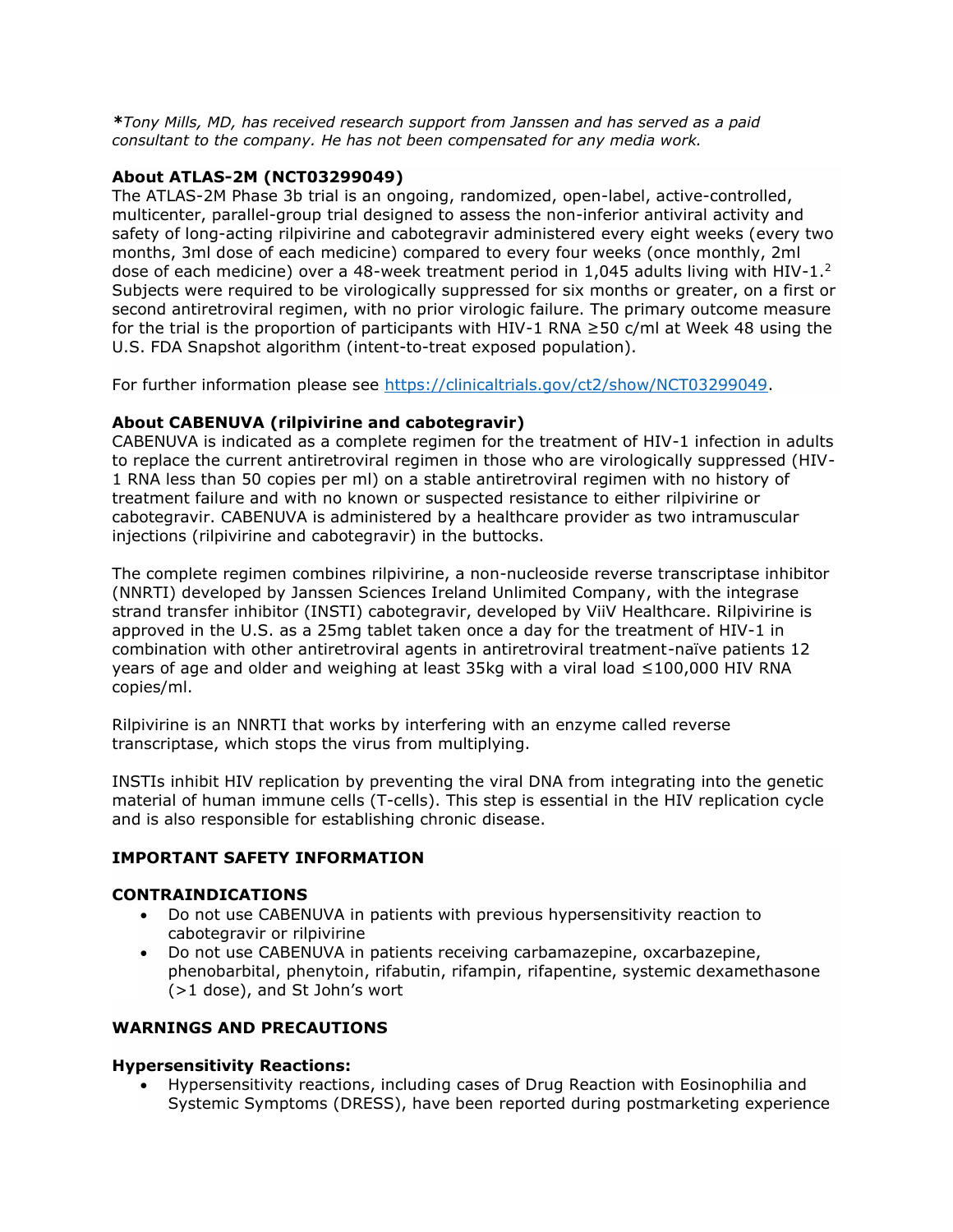with rilpivirine-containing regimens. While some skin reactions were accompanied by constitutional symptoms such as fever, other skin reactions were associated with organ dysfunctions, including elevations in hepatic serum biochemistries

- Serious or severe hypersensitivity reactions have been reported in association with other integrase inhibitors and could occur with CABENUVA
- Discontinue CABENUVA immediately if signs or symptoms of hypersensitivity reactions develop. Clinical status, including liver transaminases, should be monitored and appropriate therapy initiated. Prescribe the oral lead-in prior to administration of CABENUVA to help identify patients who may be at risk of a hypersensitivity reaction

## **Post-Injection Reactions:**

- Serious post-injection reactions (reported in less than 1% of subjects) were reported within minutes after the injection of rilpivirine, including dyspnea, bronchospasm, agitation, abdominal cramping, rash/urticaria, dizziness, flushing, sweating, oral numbness, changes in blood pressure, and pain (e.g., back and chest). These events may have been associated with inadvertent (partial) intravenous administration and began to resolve within a few minutes after the injection
- Carefully follow the Instructions for Use when preparing and administering CABENUVA. The suspensions should be injected slowly via intramuscular injection and avoid accidental intravenous administration. Observe patients briefly (approximately 10 minutes) after the injection. If a post-injection reaction occurs, monitor and treat as clinically indicated

## **Hepatotoxicity:**

- Hepatotoxicity has been reported in patients receiving cabotegravir or rilpivirine with or without known pre-existing hepatic disease or identifiable risk factors
- Patients with underlying liver disease or marked elevations in transaminases prior to treatment may be at increased risk for worsening or development of transaminase elevations
- Monitoring of liver chemistries is recommended and treatment with CABENUVA should be discontinued if hepatotoxicity is suspected

### **Depressive Disorders:**

- Depressive disorders (including depressed mood, depression, major depression, mood altered, mood swings, dysphoria, negative thoughts, suicidal ideation or attempt) have been reported with CABENUVA or the individual products
- Promptly evaluate patients with depressive symptoms

# **Risk of Adverse Reactions or Loss of Virologic Response Due to Drug Interactions:**

- The concomitant use of CABENUVA and other drugs may result in known or potentially significant drug interactions (see Contraindications and Drug Interactions)
- Rilpivirine doses 3 and 12 times higher than the recommended oral dosage can prolong the QTc interval
- CABENUVA should be used with caution in combination with drugs with a known risk of Torsade de Pointes

### **Long-Acting Properties and Potential Associated Risks with CABENUVA:**

• Residual concentrations of cabotegravir and rilpivirine may remain in the systemic circulation of patients for prolonged periods (up to 12 months or longer). Select appropriate patients who agree to the required monthly or every-2-month injection dosing schedule because non-adherence could lead to loss of virologic response and development of resistance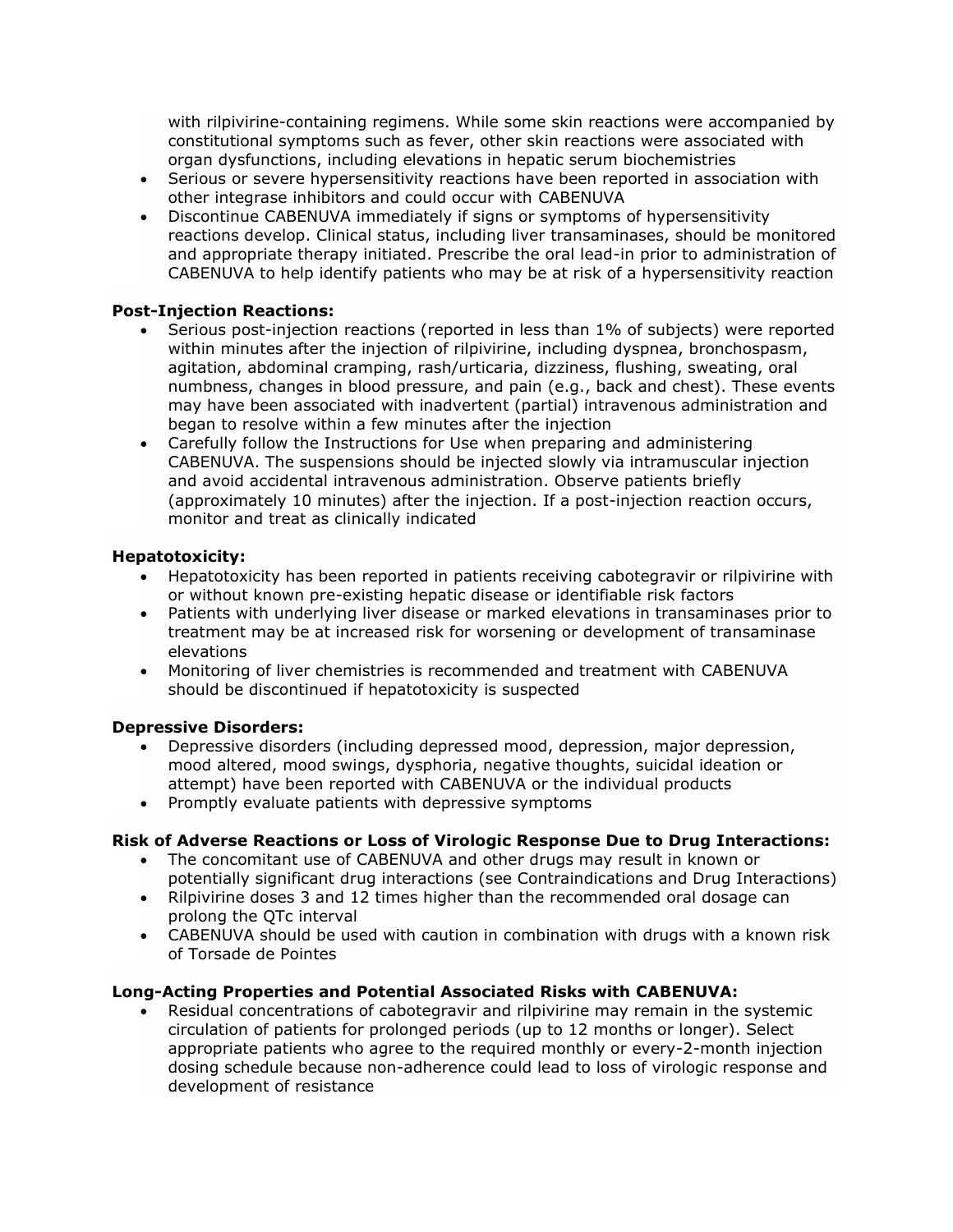• To minimize the potential risk of developing viral resistance, it is essential to initiate an alternative, fully suppressive antiretroviral regimen no later than 1 month after the final injection doses of CABENUVA when dosed monthly and no later than 2 months after the final injections of CABENUVA when dosed every 2 months. If virologic failure is suspected, switch the patient to an alternative regimen as soon as possible

# **ADVERSE REACTIONS**

- The most common adverse reactions (incidence  $\geq$ 2%, all grades) with CABENUVA were injection site reactions, pyrexia, fatigue, headache, musculoskeletal pain, nausea, sleep disorders, dizziness, and rash.
- The most common injection site reactions (grades  $1-3$ ,  $\geq 1\%$ ) were pain/discomfort, nodules, induration, swelling, erythema, pruritus, bruising/discoloration, warmth, and hematoma

## **DRUG INTERACTIONS**

- Refer to the applicable full Prescribing Information for important drug interactions with CABENUVA, VOCABRIA, or EDURANT
- Because CABENUVA is a complete regimen, coadministration with other antiretroviral medications for the treatment of HIV-1 infection is not recommended
- Drugs that are strong inducers of UGT1A1 or 1A9 are expected to decrease the plasma concentrations of cabotegravir. Drugs that induce or inhibit CYP3A may affect the plasma concentrations of rilpivirine
- CABENUVA should be used with caution in combination with drugs with a known risk of Torsade de Pointes

### **USE IN SPECIFIC POPULATIONS**

- Pregnancy: There are insufficient human data on the use of CABENUVA during pregnancy to adequately assess a drug-associated risk for birth defects and miscarriage. Discuss the benefit-risk of using CABENUVA during pregnancy and conception and consider that cabotegravir and rilpivirine are detected in systemic circulation for up to 12 months or longer after discontinuing injections of CABENUVA. An Antiretroviral Pregnancy Registry has been established
- Lactation: The CDC recommends that HIV 1−infected mothers in the United States not breastfeed their infants to avoid risking postnatal transmission of HIV-1 infection. Breastfeeding is also not recommended due to the potential for developing viral resistance in HIV-positive infants, adverse reactions in a breastfed infant, and detectable cabotegravir and rilpivirine concentrations in systemic circulation for up to 12 months or longer after discontinuing injections of CABENUVA

Please see full **Prescribing Information**.

### **About the Janssen Pharmaceutical Companies of Johnson & Johnson**

At Janssen, we're creating a future where disease is a thing of the past. We're the Pharmaceutical Companies of Johnson & Johnson, working tirelessly to make that future a reality for patients everywhere by fighting sickness with science, improving access with ingenuity, and healing hopelessness with heart. We focus on areas of medicine where we can make the biggest difference: Cardiovascular & Metabolism, Immunology, Infectious Diseases & Vaccines, Neuroscience, Oncology, and Pulmonary Hypertension.

Learn more at [http://www.janssen.com](http://www.janssen.com/) and follow us at

<http://www.twitter.com/JanssenGlobal> and [www.twitter.com/JanssenUS.](http://www.twitter.com/JanssenUS) Janssen Sciences Ireland Unlimited Company, Janssen Therapeutics, a Division of Janssen Products, LP, and